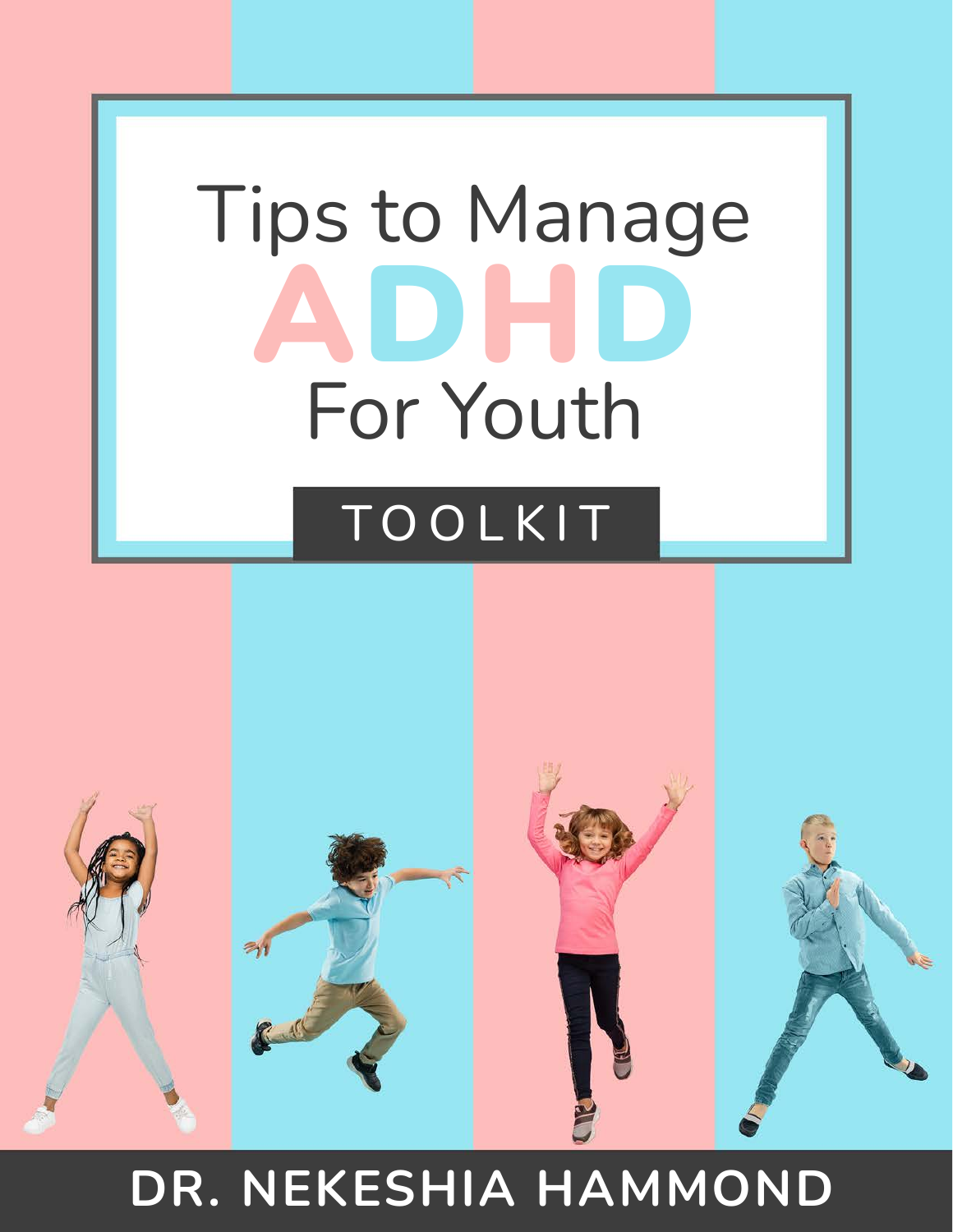# Tips to Manage ADHD For Youth - Toolkit

Attention-deficit/hyperactivity disorder, better known as

### [ADHD is a neurodevelopmental disorder](https://my.clevelandclinic.org/health/diseases/4784-attention-deficithyperactivity-disorder-adhd)  that affects around 11% of children.

Symptoms can be tough to distinguish from an average child. However, a child that is considered ADHD presenting could have six or more symptoms between the ADHD predominantly inattentive presentation and ADHD predominantly hyperactive-impulsive presentation.

These symptoms generally revolve around a child's ability to focus on activities and impulsive behavior that can, in some cases, be considered disruptive. ADHD is a disorder that can affect a child's mental and emotional health. Below we will discuss tips on how you can manage ADHD for your children and help them lead healthy and normal functioning lives.

Limit Screen Time

(F)

 $(35)$ 

 $\bigcirc$ 

₫

 $\mathbb{Z}$ 

 $\delta^{\Theta}_{\rm II}$ a

**READER** 

 $\ddot{\mathbf{y}}$ 

Establishing Healthy Habits

Routines, Routines, Routines

Organization is Key

Exercise Daily

Set Aside Quality Time to Spend With Your Child

Set Clear Rewards and Consequences

Help your Child Develop a Close Friendship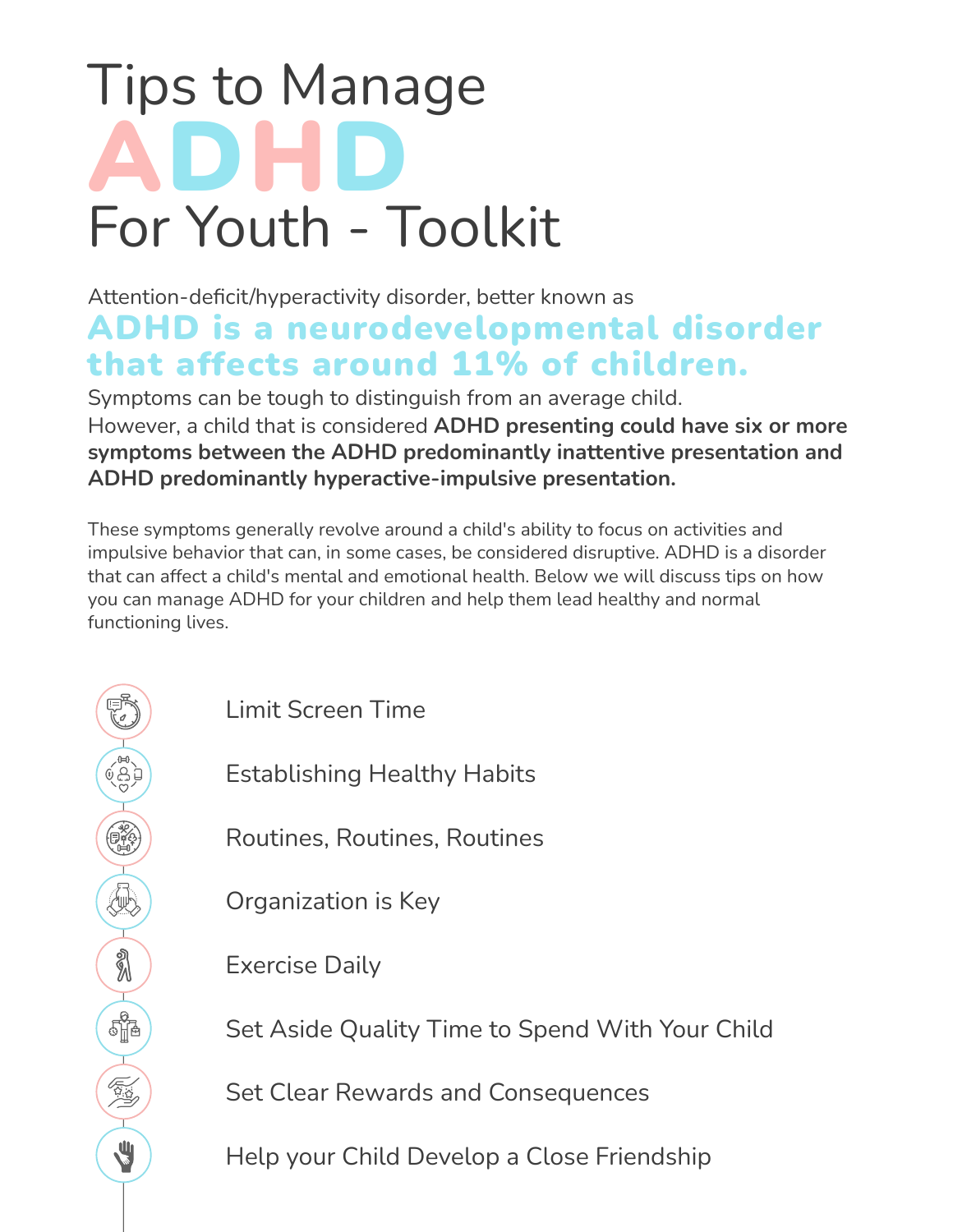### Limit Screen Time

Believe it or not, electronics can dominate not just a child's day, but also an adult's. Research has routinely shown that children who use electronics tend to be unhappier kids overall, which can have a tendency to exacerbate ADHD in a child. Children aged two to five should not have more than one hour of electronics time in a given day. For children aged six and above, this time should be limited to roughly two hours of electronics per day. While it can be a difficult rule to abide by, especially for parents that work from home and have to care for their children, limiting screen time is even more essential for children with ADHD.



### Establishing Healthy Habits

For some children this could mean taking the medications prescribed by physicians. For others it will mean eating healthy meals and getting enough physical activity. All children, and adults for that matter, should establish a healthy habit of eating meals that provide adequate nutrition, and getting enough sleep as well. Healthy habits may feel difficult to implement at first, but that is where the next tip comes into play.

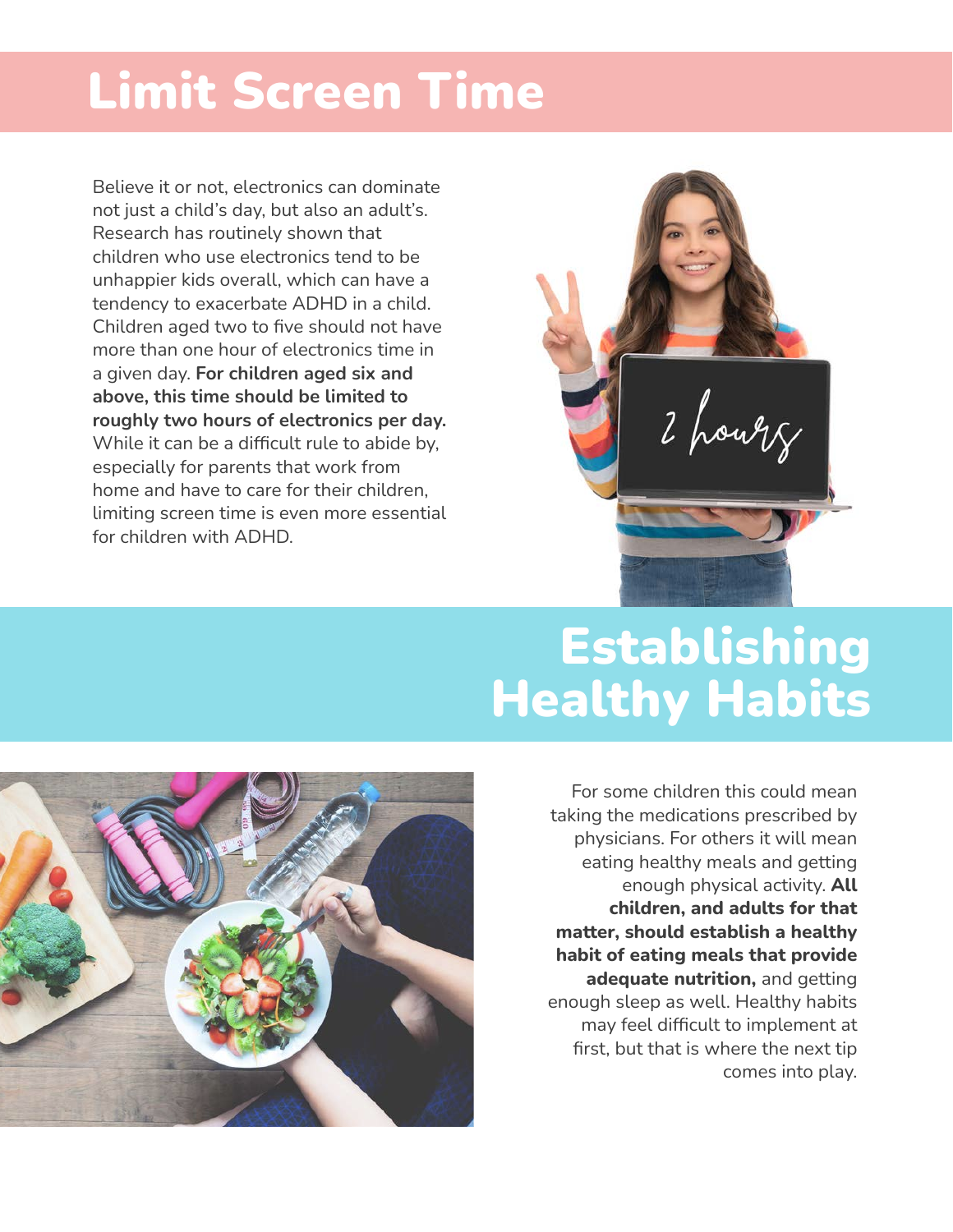### Routines, Routines, Routines

There are very few tips more critical to a child's development with ADHD than having a daily routine to follow. For example, have a whiteboard or calendar with everyday tasks that need to be completed, like eating breakfast, cleaning up their room, and before/after school responsibilities. It's also a good idea to have designated times and locations of the home for your child to complete their tasks such as their chores and homework every day. You will also want to make sure to check on them several times an hour to ensure they are on the correct task at the right time.

While routines are important, it's also important to set aside time for mental breaks from homework and "required" tasks so your child doesn't get overwhelmed. To help your children along, you can develop a daily checklist as well. This can help them not only to stay organized, but to give them mini-successes, or wins, throughout the day which can boost their mental health over time.





A disorganized area with lots of clutter can sometimes result in too many distractions for a young child with ADHD. Set up your house in an organized fashion and have your child help set it up so you can teach them that everything has its place. Including them can make it easier for them to find things more easily. Having a place for everything can also help you and them avoid frustrating outbursts if they can't find something. Furthermore, organizing your space sets an excellent example to your child about keeping their designated area neat and tidy.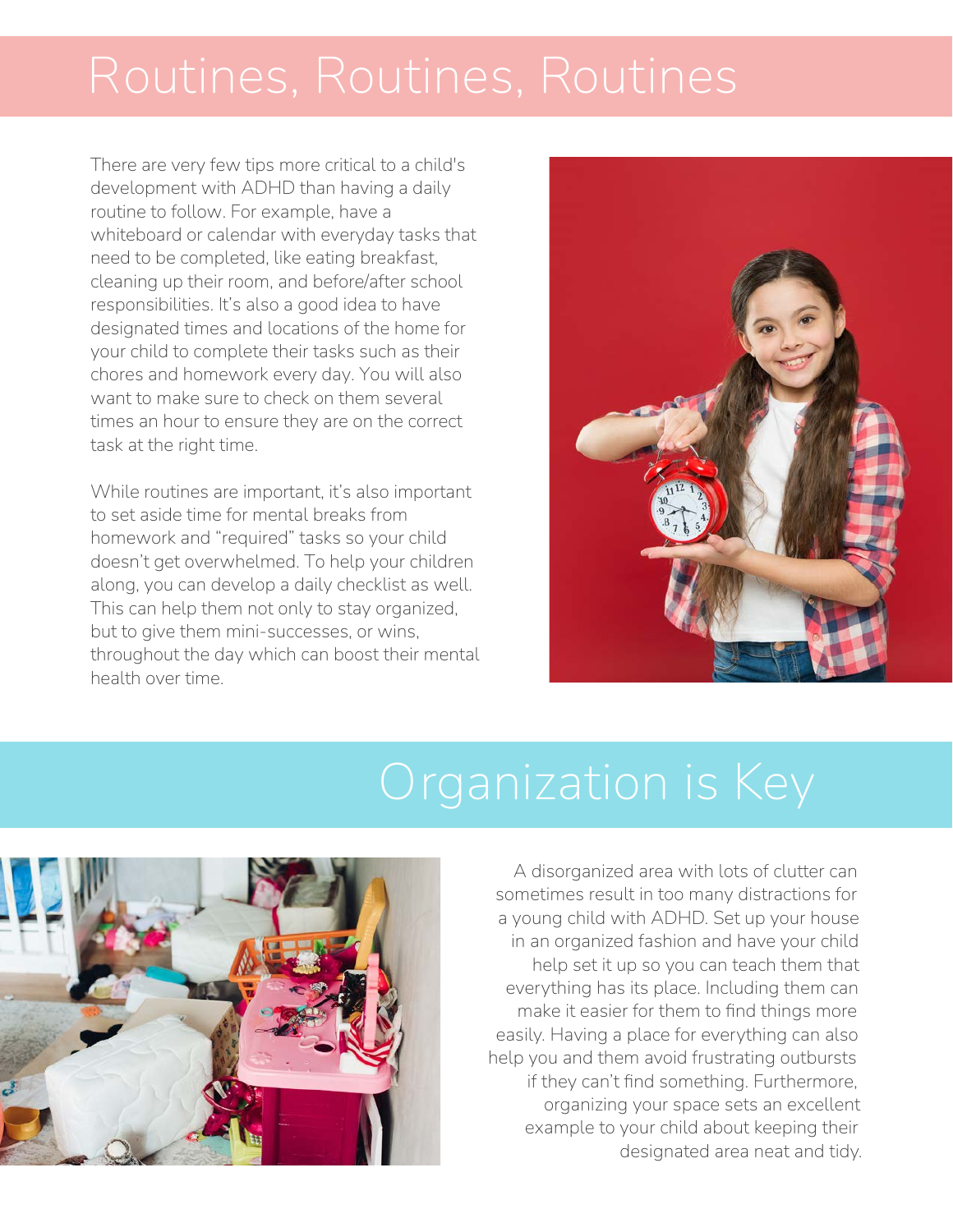### Exercise Daily

We touched on this briefly in the healthy habits tip, but daily exercise is beneficial for a number of reasons. It is even more beneficial with a young child that has ADHD as they are often referred to as individuals that have endless energy to burn. There are almost too many

benefits to count when your child gets to exercise daily. For example, you may immediately see a decrease in anxiety and depression while also helping concentration and brain growth. Another big benefit is better sleep for your child. Children with ADHD need quality sleep this helps reduce many of the symptoms associated with ADHD.

### Picking an organized sport for your child to play is an excellent way to accomplish the goal of daily exercise. It's also worth

noting that choosing a sport with non-stop action, like basketball or hockey, is better suited than a sport with more downtime, like baseball or softball, where they might get bored. Another benefit of this type of exercise is the positive reassurance your child can receive which is also vital to their emotional health.

### Set Aside Quality Time to Spend With Your Child



Several times a week, it's imperative to develop a routine that allows you and your child to bond. For maximum benefit, there should be no distractions from electronics. Having a parent sit with their child and communicate some of the positives and negatives of the week, for example, opens an avenue of trust between you and your child.

This type of bonding is crucial for a child with ADHD because it lets them know it's okay to express their emotions, especially frustration or anger, without acting out aggressively. This type of bonding is critical to their mental and emotional health because they won't be sitting on negative thoughts or emotions for too long.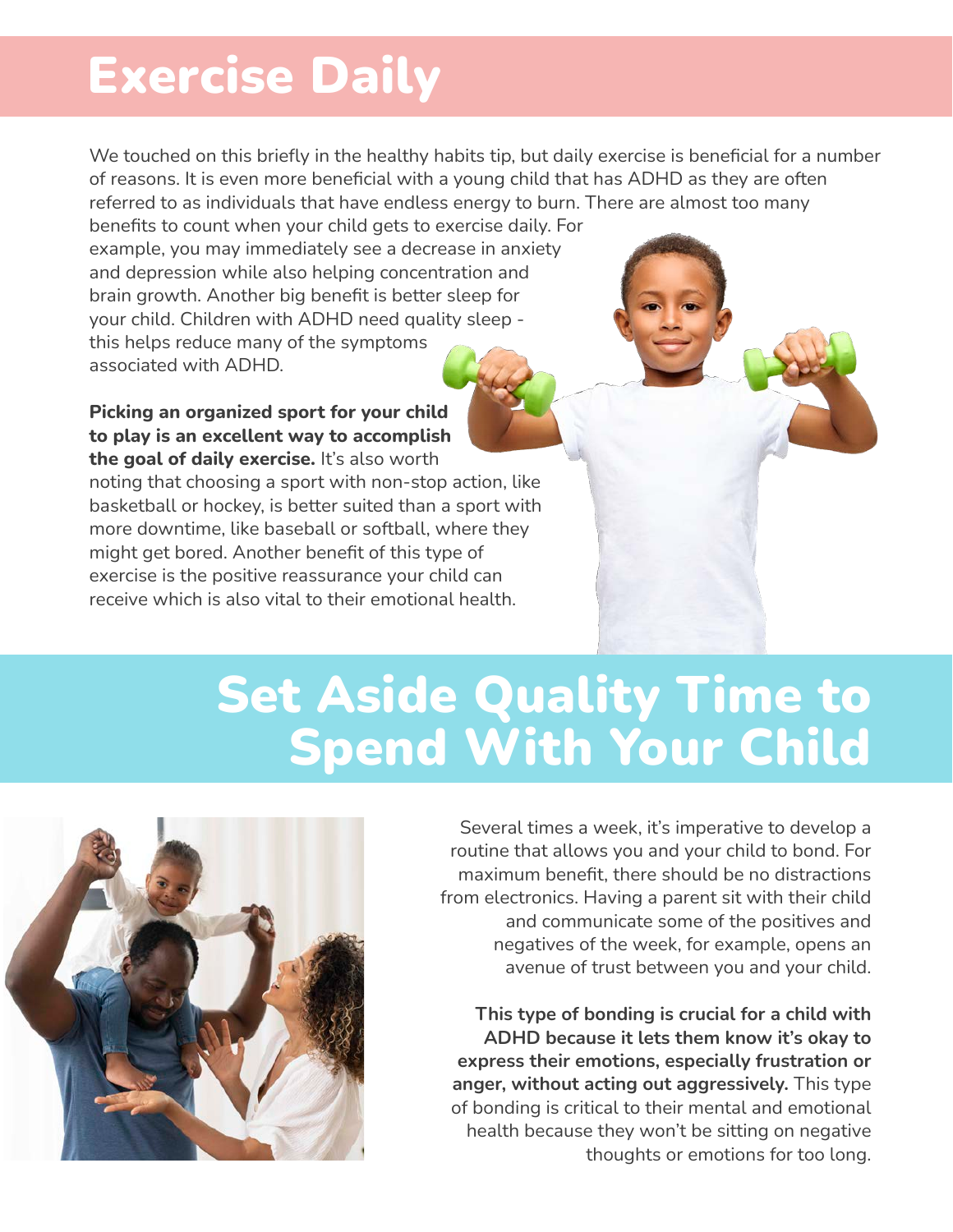### Set Clear Rewards and Consequences

Children with ADHD don't do well with the unknown. Organization, transparency, and communication are imperative to avoid confusion of how to behave and interact with others. Discussing what is to be expected of them, both in school and at home regarding behavior, chores, and activities, helps set a precedent. If your child knows what is expected of them, they can accomplish those tasks and be rewarded, which further boosts their emotional health.



### Help your Child Develop a Close Friendship



Bonding between caregivers and their children is essential, but having a child develop a friendship with a peer is also crucial. Bonding with a peer is vital if your child has ADHD, because it helps them build confidence, see an example of behavior from another child, and be introduced to independence. Be aware that the younger your child is, the more involved you may have to be to accomplish this. Set up a playdate with a neighbor, cousin, or classmate at school.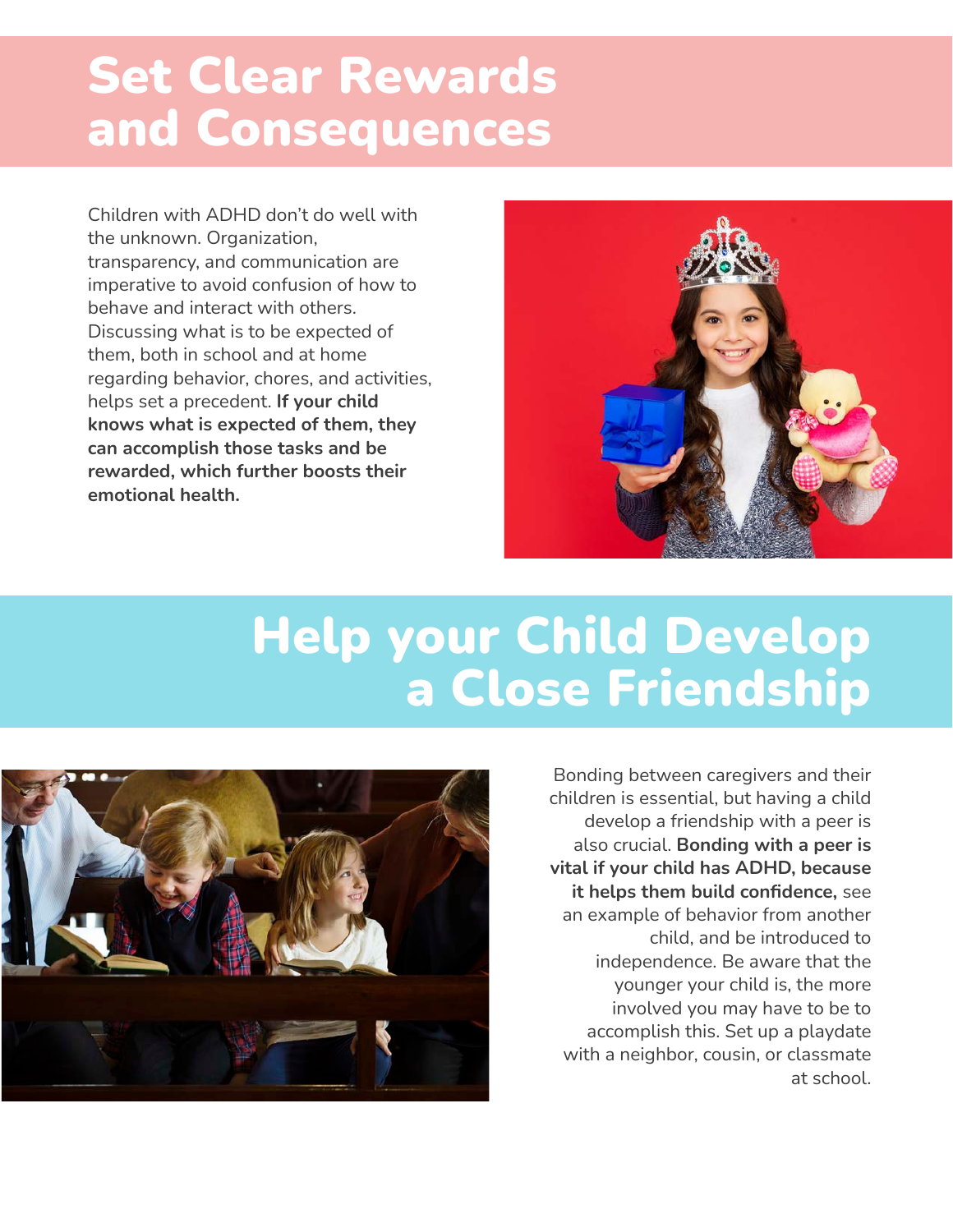

## Conclusion and Next Steps

### Raising a child with ADHD does not come without its challenges.

However, it is worth noting that an ADHD diagnosis should not stop anyone in your household from living a happy, healthy, and productive life! It may take time to shift your day-to-day schedule and parenting techniques to your new reality, but the benefits are easily attainable with a positive attitude and a little effort.

Getting organized and researching the best way to help your child positively can help the learning curve and cut down on days of frustration.

Try to always approach each situation with a calm, optimistic outlook and help set the best example for your child to overcome this obstacle.

It may not always be easy, but being there for your children, and helping them adapt along the way is worth it.